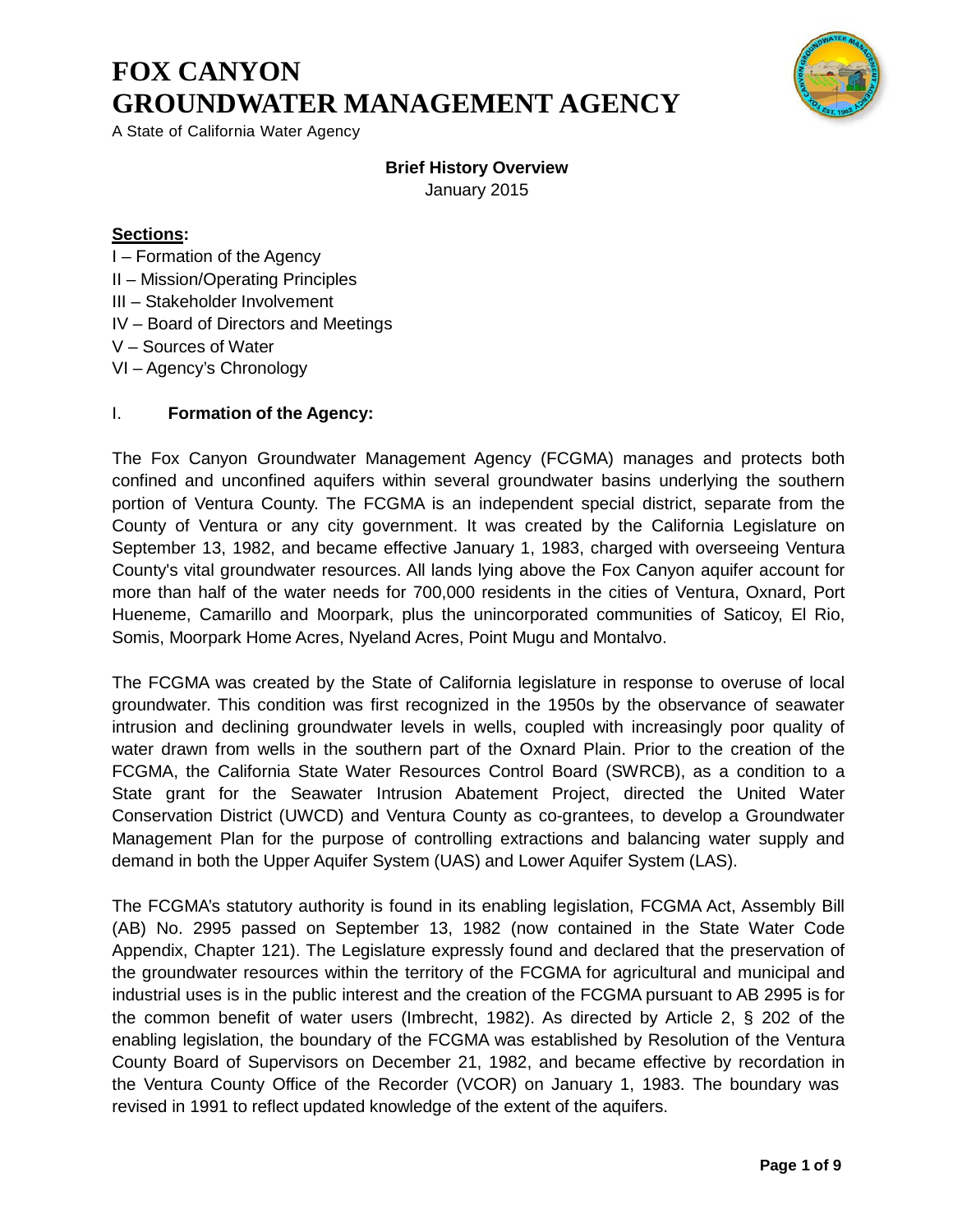The enabling legislation charged the Agency with developing, adopting and implementing "a plan to control extractions from the Oxnard and Mugu aquifers with the objective of balancing water supply and demand in the Oxnard Plain of Ventura County by the year 2000" (AB 2995, 1982, Article 6). Senate Bill (SB) No. 747 (1991), declared the Agency should "bring the groundwater basins underlying the territory to safe yield by the year 2010" (§ 1102). Numerous reports by the UWCD and Agency staff have shown that both the Upper Aquifer System (UAS) and Lower Aquifer System (LAS) in the Oxnard Plain and Pleasant Valley basins suffer from long-term overdraft and seawater intrusion. Coupled with groundwater modeling studies performed by UWCD, Agency staff and UWCD have identified that the allocation and use of the groundwater within Agency exceeds a level the resource can support. Other localized conditions such as deterioration of water quality and locally high water levels in the South and East Las Posas basins demonstrate the variety of diverse groundwater management challenges facing the Agency.

In response to these challenges, the Agency, with its partners UWCD, CMWD and the stakeholders, developed the 2007 Update to the FCGMA Groundwater Management Plan (GMP). The GMP identifies a series of short-term and long-term groundwater management projects and strategies designed to address the current imbalance between demand and availability of the groundwater resource.

In addition to meeting the groundwater resources needs of the Agency, the GMP also complies with the statutory requirements of the overarching California Water Code § 10753.7 for groundwater management. The California Department of Water Resources (DWR) requires that groundwater management plans meet the criteria established in SB 1938 to receive state funding for projects. In accordance with the Budget Act (1999), the DWR has also established recommended elements for groundwater management plans. The first recommended element is the establishment of advisory groups to assist in the development and implementation of the GMP. The FCGMA board of directors received and filed the staff's informational presentation on the creation of advisory groups for implementation of the FCGMA GMP unanimously during the May 23, 2007 meeting. During the June 27, 2007 meeting, the FCGMA board of directors unanimously adopted the staff's recommendations regarding approval of the proposed Groundwater Management Strategies (GMS) contained in the Plan. The 2007 GMP can be downloaded from the **Plans** page of the Agency's website.

## **II. Mission/Operating Principles:**

To better define the core goals and objectives of the Agency, the board of directors adopted a formal mission statement on September 27, 2006 as follows:

"The Fox Canyon Groundwater Management Agency (Agency), established by the State Legislature in 1982, is charged with the preservation and management of groundwater resources within the areas or lands overlying the Fox Canyon aquifer for the common benefit of the public and all agricultural, domestic and municipal and industrial users."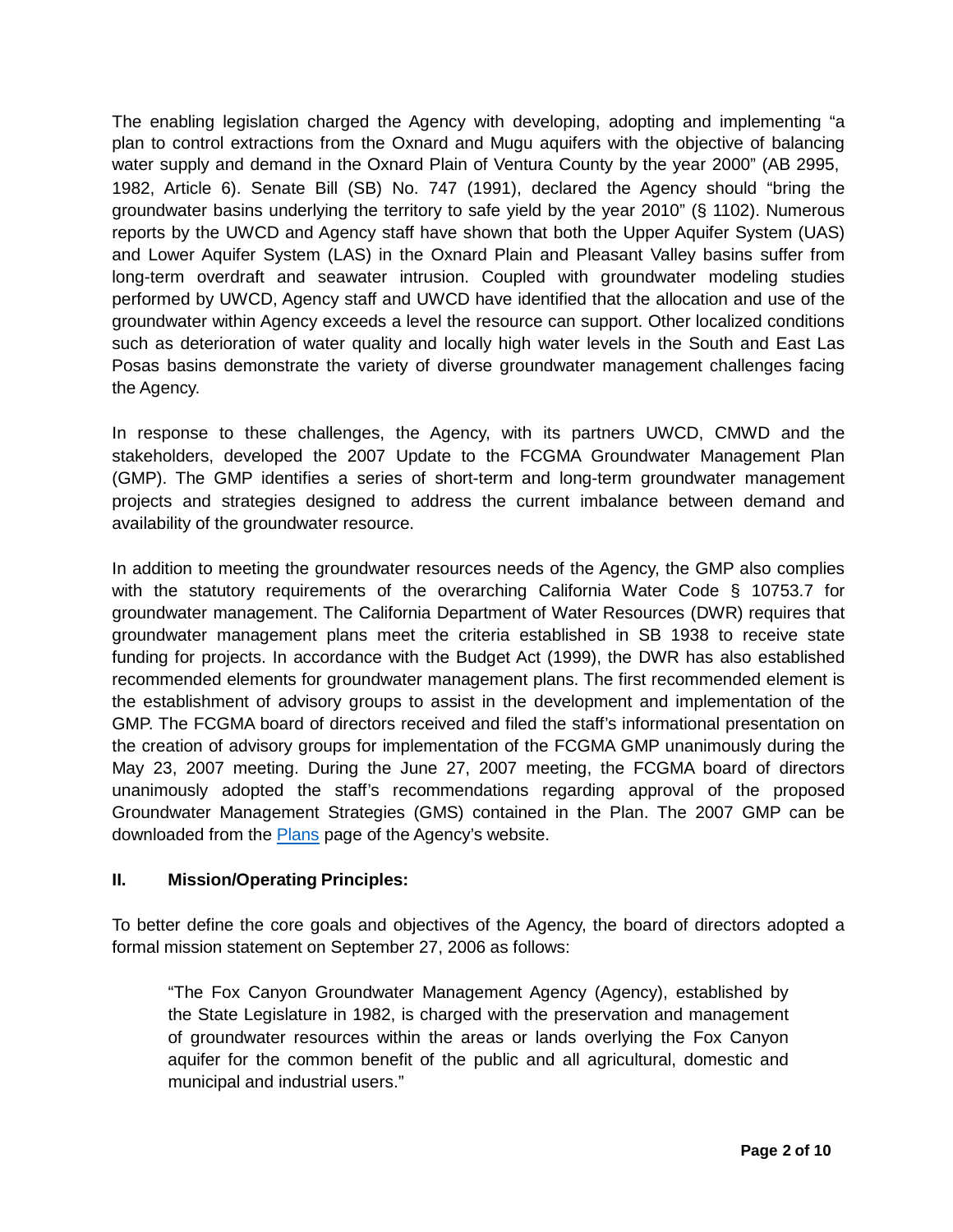Annually, the FCGMA prepares a work plan and operating budget to guide, direct and fund the Agency's work. Quarterly work plan and budget status reports are prepared and submitted to the board of directors. Finally, board meeting agenda packets, which include staff reports, ordinances, resolutions and/or presentations, are prepared monthly as required. Additionally, the FCGMA prepares a Biennial Audit Report every other year, and updates to the Groundwater Management Plan (GMP) (at approximate five-year intervals). Although all of these documents can be found as posted on the FCGMA website, paper copies are available at the FCGMA office. An Annual Report is also prepared, documenting the past year's accomplishments, extraction data and site activities. Annual Reports can be downloaded from the Reports page of the Agency's website.

All elected or appointed FCGMA board members, alternate members, officers and employees are expected to conduct themselves in an appropriate, ethical and responsible manner at all times. The board has officially adopted a Conflict of Interest Code as listed in the California Code of Regulations, Title 2, § 18730 and any amendments by the Fair Political Practices Commission.

Board members, alternates and officers of the FCGMA are subject to the annual reporting requirements of this code, and must report income, investments and gifts valued at more than \$25 each year using the designated state forms (Form 700).

### **III. Stakeholder Involvement:**

Many people including farmers, businesspersons, attorneys, water company employees and elected officials volunteer their time and energy to resolve the critical issues and policies that affect water supply within the FCGMA.

Well owners and operators play a key role in that they are responsible for "self-reporting" groundwater extractions to the FCGMA accurately and in a timely manner (e.g. twice per year, once in January and once in July/August).

Participants with a large role include UWCD, the Calleguas Municipal Water District (CMWD) and the County of Ventura. All three agencies exercise shared responsibility with the FCGMA for the stewardship of the groundwater basins within the FCGMA territory.

### **IV. Board of Directors and Meetings:**

The FCGMA is governed by a five-member board of directors and staffed by technical and administrative personnel provided by the Ventura County Watershed Protection District, administratively housed in the Public Works Agency, County of Ventura. As required by its enabling legislation (AB 2995), the board of directors for the FCGMA is composed of one member appointed from each of the following four groups:

- (1) The Ventura County Board of Supervisors;
- (2) The United Water Conservation District (UWCD) Board of Directors;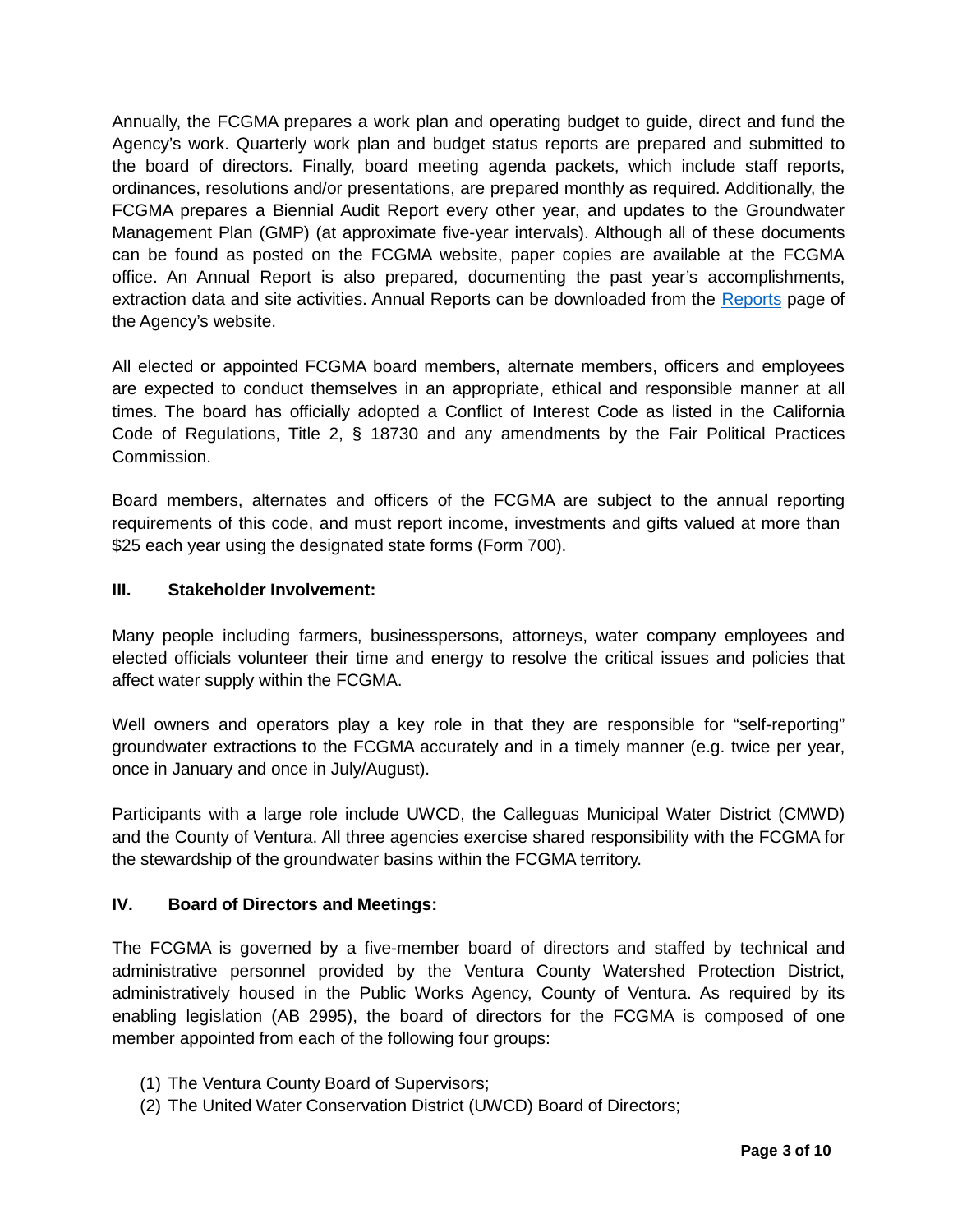- (3) The city councils of the five cities (Ventura, Oxnard, Camarillo, Port Hueneme, and Moorpark) that partially or totally overlie the FCGMA.
- (4) The seven existing mutual water companies and special districts within the FCGMA. They include the governing boards of the following mutual water companies and special districts not governed by the County Board of Supervisors, which are engaged in water activities and whose territory at least in part overlies the territory of the Agency: (1) Alta Mutual Water Company, (2) Pleasant Valley County Water District, (3) Berylwood Mutual Water Company, (4) Calleguas Municipal Water District, (5) Camrosa Water District, (6) Zone Mutual Water Company and (7) Del Norte Mutual Water Company.
- (5) These four members select the fifth board member from a list of at least five candidates jointly nominated by the Ventura County Farm Bureau (VCFB) and Ventura County Agricultural Association (VCAA). In order to qualify for nomination, this fifth member must reside in, and be "actively and primarily engaged in" agriculture within the territory of the Agency. As defined in the State Water Code Appendix, Chapter 121-401 of the FCGMA Act, the requirement to be "actively and primarily engaged in agriculture" means this member must derive at least 75% of their income from agriculture. These nominees need not be a member of either organization**.**

Five alternate board members are selected according to the same criteria and serve in the absence of the primary board members. All FCGMA board members serve for a two-year term, unless reappointed. There are no limits to the number of terms a member can serve and consecutive terms are allowed. Former members may be re-elected at any time. If a seat is vacated for any reason, the alternate may be promoted by the remaining board members to serve out the rest of the term, or member organizations may appoint another qualified individual to fill the vacated position. As long as a minimum of at least three members is maintained, any vacant seat may also remain open until the next official election.

In 2007, the board offset the terms of the city councils and the agricultural representatives from the remaining three representatives by one year to ensure continuity of Agency operations and to prevent a complete turnover of all FCGMA Directors at the same time. City and farm representatives are now up for re-election in even numbered years, with UWCD, County and Water District representatives up for re-election in odd numbered years.

All board members and alternates serve on a volunteer basis, and no salaried compensation is provided for participation or attendance at FCGMA meetings or events. Board members and officers may attend seminars, conferences or training sessions at Agency expense, and in so doing, will be reimbursed for all reasonable expenses incurred in accordance with applicable sections of the County of Ventura Administrative Policy Manual, Financial Management Chapter 7-C (reimbursement of employees' business expenses). The FCGMA relies upon this in lieu of officially adopting a separate policy document.

As expressly stated in AB 2995, the goals and objectives of the FCGMA include the planning, management, preservation and regulation of the use of groundwater for the common benefit of water users within the FCGMA territory. These goals are primarily achieved through the development, implementation and enforcement of groundwater management plans and policies that are designed to protect the quality and quantity of groundwater within the FCGMA's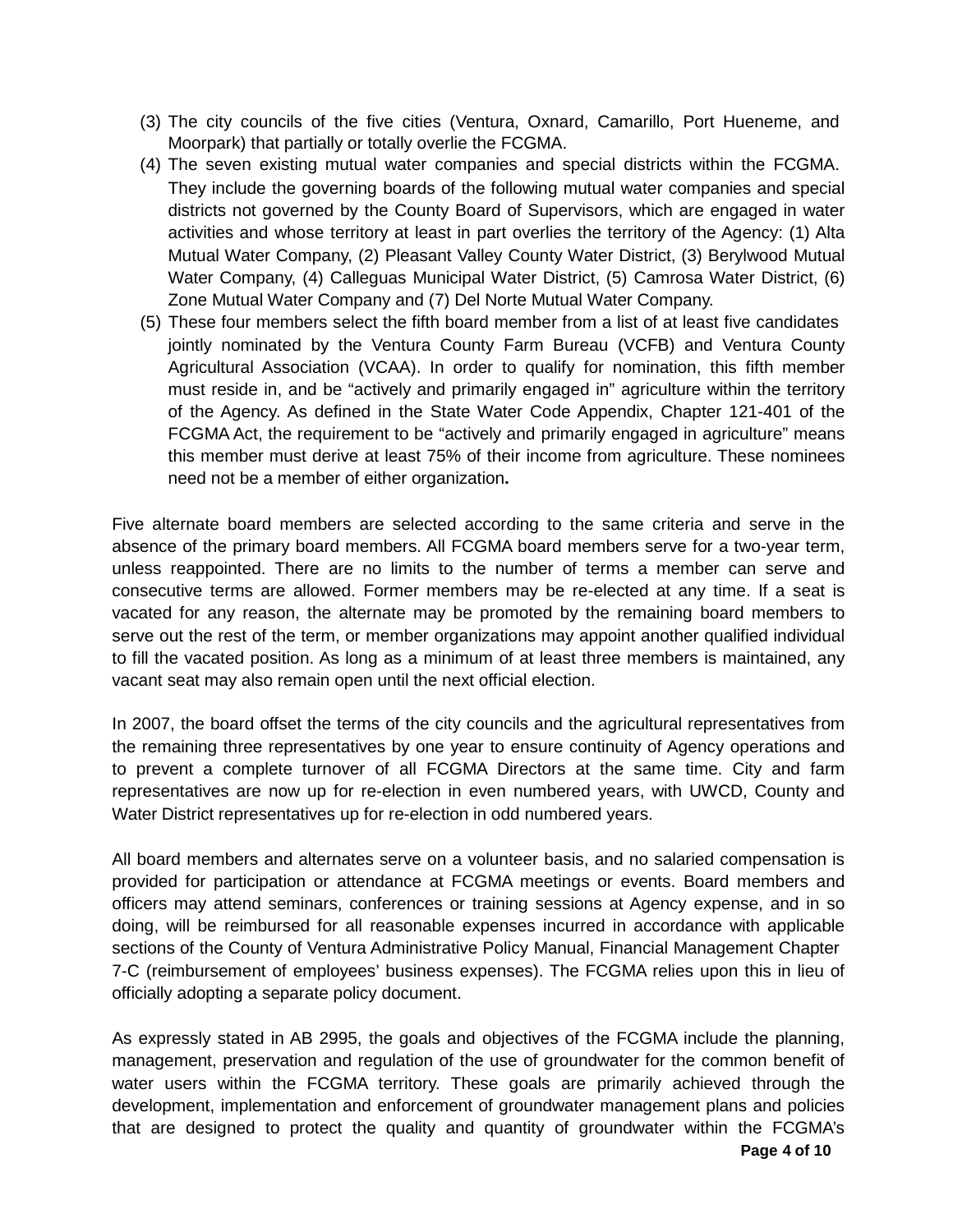territory. In accordance with the enabling legislation, FCGMA has not involved itself in activities normally undertaken by member agencies, including construction, operation and maintenance of capital facilities. Many of these facilities such as dams, spreading grounds, pipelines, flood control structures and water distribution facilities are operated by UWCD and other member agencies both within and outside the FCGMA boundary.

The FCGMA board of directors, Agency staff, member agencies and individual stakeholders all share stewardship for the successful operation of the Agency and for the groundwater it manages. These roles and responsibilities are summarized below:

- The board of directors has the responsibility for establishing and revising policy through the adoption of laws, ordinances and resolutions that support the FCGMA's mission statement, goals and objectives. All Agency rules must also be applicable with state laws. The board is responsible for providing the means and resources necessary for the Executive Officer and staff to administer the FCGMA's policies.
- Agency staff are responsible for administering the policies adopted by the board. Although the FCGMA staff does not make policy decisions, it provides technical studies, policy analysis and logistical support to the board of directors to assist them in adopting, monitoring and evaluating meaningful and effective policies. The FCGMA Executive Officer is responsible for directing the staff, implementing policies adopted by the board and carrying out Board directives.

The FCGMA conducts its public meetings in accordance with the requirements of the Ralph M. Brown Act (Government Code § 54950 et. seq.). Public meetings are the means by which the FCGMA board hears, discusses and deliberates on items that are within the jurisdiction of the Agency. Monthly board meetings are usually held in the County Board of Supervisors' Hearing Room in the Administration Building; Main Plaza Level of the Ventura County Government Center located at 800 South Victoria Avenue, Ventura, California, and are scheduled for the fourth Wednesday of every month except August, November and December.

All FCGMA meetings are open to the public except for pre-announced closed-session board meetings to discuss potential or pending personnel or legal matters as allowed by law. Meetings required to be held where the possibility of a change to the provisions of the FCGMA Ordinance Code could occur shall be published at least once in a newspaper of general circulation within the Agency boundaries at least 10 calendar days before the meeting or hearing. The board may give additional notice of the required hearing by any other means deemed appropriate. Note: board meeting agendas and staff reports are available for download from the Agency website on Thursday prior to the board meeting.

Only items listed in the published board meeting agenda may be acted on. A minimum of three board members or alternates must be in attendance at a board meeting to satisfy a quorum. For adoption of agreements, contracts, resolutions and ordinances, a roll call vote will be requested by the chair, and each member will be asked to cast a verbal vote when the clerk of the board reads their name aloud. A minimum of three board members must vote with the same result to carry or reject an item listed in the official agenda. If only three board members are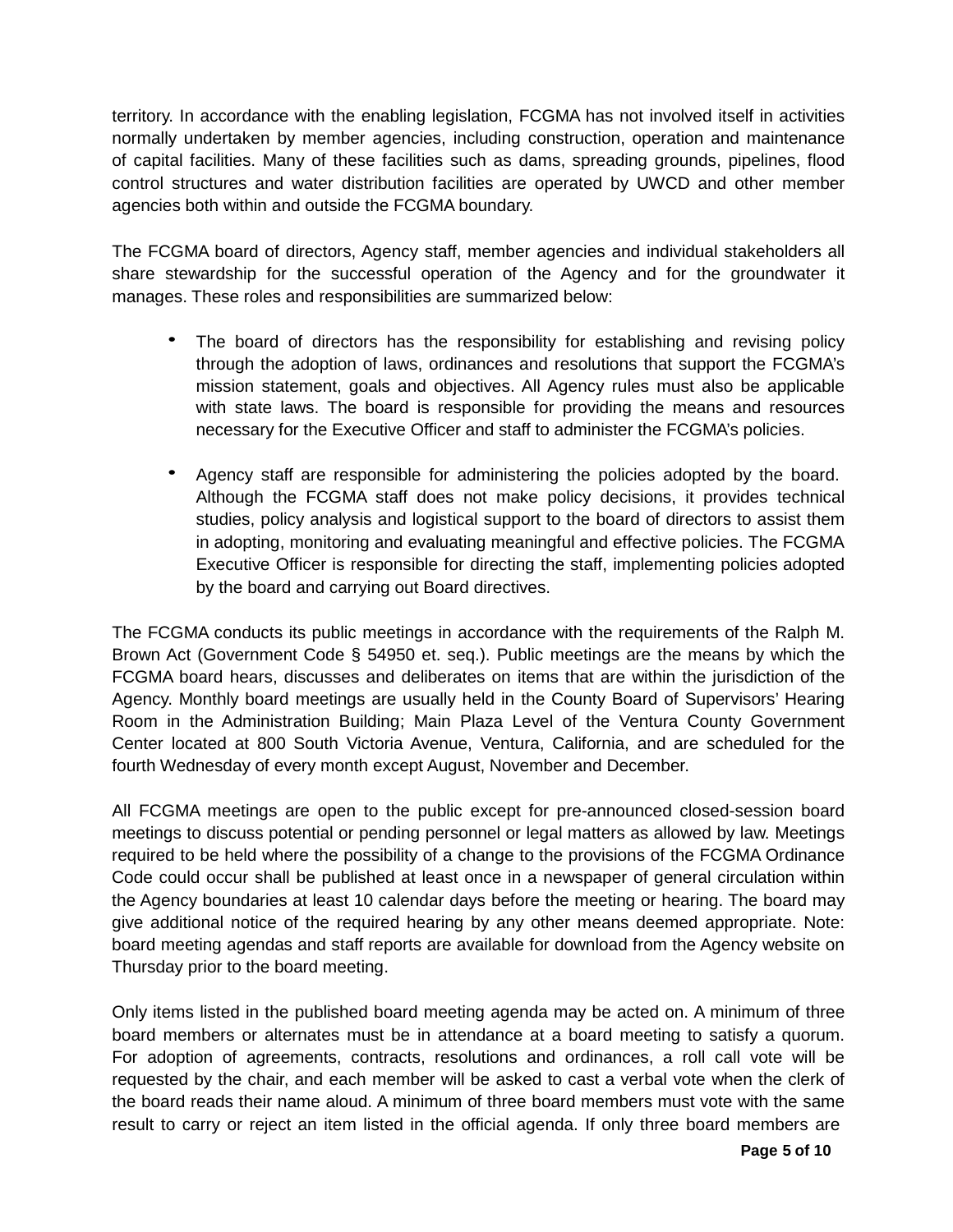present and one member votes to abstain due to a potential conflict of interest, the quorum is not completed and the matter cannot be decided at that time. At minimum, three of the five directors must be present for a quorum, and three like votes are necessary to decide an issue or topic in order to render a final majority decision. If the member who wishes to abstain believes that the issue is a conflict of interest or might cause an impropriety, that member may opt to have the alternate occupy his/her seat before the agenda item is discussed. Since the alternate heard the testimony as the seated member, and the board member was merely acting as an observer in the audience, the alternate may cast a vote in the normal manner allowed by state law.

Officially adopted ordinances, resolutions or contracts are signed by the chair. Certain special resolutions may be signed by all the board members, and the vice chair signs documents when the chair is absent or when two signatures are required.

All board meetings are recorded to provide a record of transactions, findings and determinations. Video recordings of board meetings dating back to January 2000 are available to view 24/7 on the Agency website. Recordings are only required to be kept for three years based on Agency counsel's opinion; however, the FCGMA has archived audio, audiovisual or paper copies detailing the proceedings of almost every meeting. Paper copies of meeting minutes are kept indefinitely in the FCGMA files as official historical reference. An original of all official documents — from monthly meeting agendas, to ordinances, resolutions and contracts — is kept on file with the FCGMA clerk of the board. Consistent with the FCGMA's business practice needs, the FCGMA is guided by the County's records retention policy and schedule.

### **V. Sources of Water:**

As indicated, there are currently five cities and several mutual water companies who are purveying water either partially or totally within the territory of the FCGMA. UWCD performs both resource restoration/recharge and groundwater basin management activities in the Santa Clara River Valley and Oxnard Plain. UWCD obtains water from surface stream diversion/ storage facilities and from groundwater extraction wells, so its activities include operation of well fields, spreading basins (percolation ponds), water treatment facilities, water transmission pipelines and wholesale and retail water delivery of both potable and non-potable quality. UWCD (and its precursor organization), has served much of the County's water needs since 1927.

Calleguas Municipal Water District (CMWD) is also a large wholesale water provider to the southern portion of Ventura County and serves customers in the cities of Oxnard, Port Hueneme, Camarillo, Thousand Oaks, Moorpark, Simi Valley and the unincorporated areas of Oak Park, Santa Rosa Valley, Bell Canyon, Lake Sherwood, Somis, Camarillo Estates and Camarillo Heights. Calleguas obtains and distributes state water imported into Ventura County, and operates both surface water and subsurface water storage facilities.

Imported water comes to Ventura County by one of two physical means. The Metropolitan Water District of Southern California, a contractor providing Sacramento-San Joaquin Delta derived supplies from the State Water Project operated by the State Department of Water Resources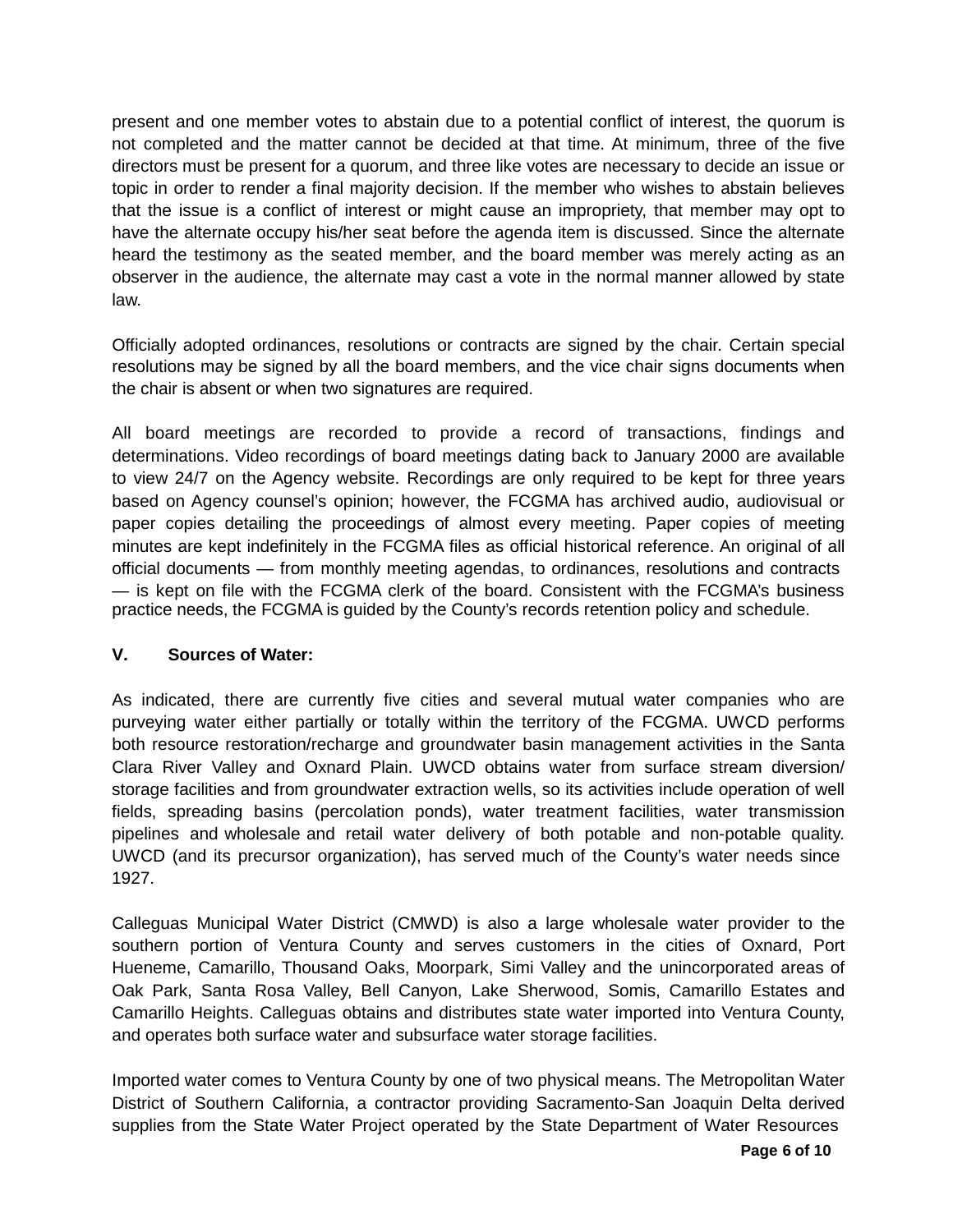(DWR) has a direct pipeline connection to the CMWD that serves eastern and southern-central Ventura County. The UWCD has the ability to call for State Project water releases from the DWR owned and operated Lake Pyramid. Such releases flow down Piru Creek and into UWCD owned and operated Lake Piru for later use and represents only one-quarter of the 20,000 AFY annual State Contract allotment held by the County of Ventura and jointly administered by the City of Ventura, the Casitas Municipal Water District and UWCD.

## **VI. Agency Chronology:**

**1880s** — First water wells are drilled in Ventura County using machinery instead of hand labor.

**1900 to 1950** — Development of lands for farming and urban uses requires an increasing need for more groundwater.

**1950s** — Some wells along the Pacific coast in the area of Port Hueneme and Oxnard begin to show sharply elevated chloride levels, indicating seawater intrusion caused by overdraft of drinking water aquifers.

**1982** — State Senate Bill No. 2995 is approved creating the Fox Canyon Groundwater Management Agency (FCGMA).

**1983** — FCGMA begins operations January 1, with the County of Ventura contracting to provide staffing and related services for the new Agency.

**1983** — Ordinance No. 1 is adopted requiring all wells within the Agency to register and begin reporting groundwater extractions. A fee of \$0.50 is levied for each acre-foot (AF) of water (325,851 gallons= 1 AF) pumped from local groundwater aquifers. These management fees are the sole source of income for the Agency.

**1984-1985** — With assistance and financing from the Ventura County Flood Control District, UWCD, the City of Oxnard and the City of Ventura, the United States Geological Survey (USGS) is enlisted to design and install a series of clustered monitor wells along the Oxnard Plain coastline. These nested piezometer wells will provide water level and water quality data specific to each individual aquifer layer or zone, and allow evaluation of the seawater intrusion problem.

**1986** — UWCD, in cooperation with the FCGMA, completes the Pumping Trough Pipeline (PTP) to provide supplemental surface water to the over-drafted southeast Oxnard Plain, thus relieving stress on the over-pumped UAS. Some 47 UAS wells were planned for shutdown, to be replaced with surface water from the Santa Clara River and/or groundwater from five LAS wells surrounding the so called "Pumping Trough" area.

**1987** — A Groundwater Management Plan is developed and finalized after several specific task reports are completed, thus allowing consistent management of all groundwater aquifers within the FCGMA boundary.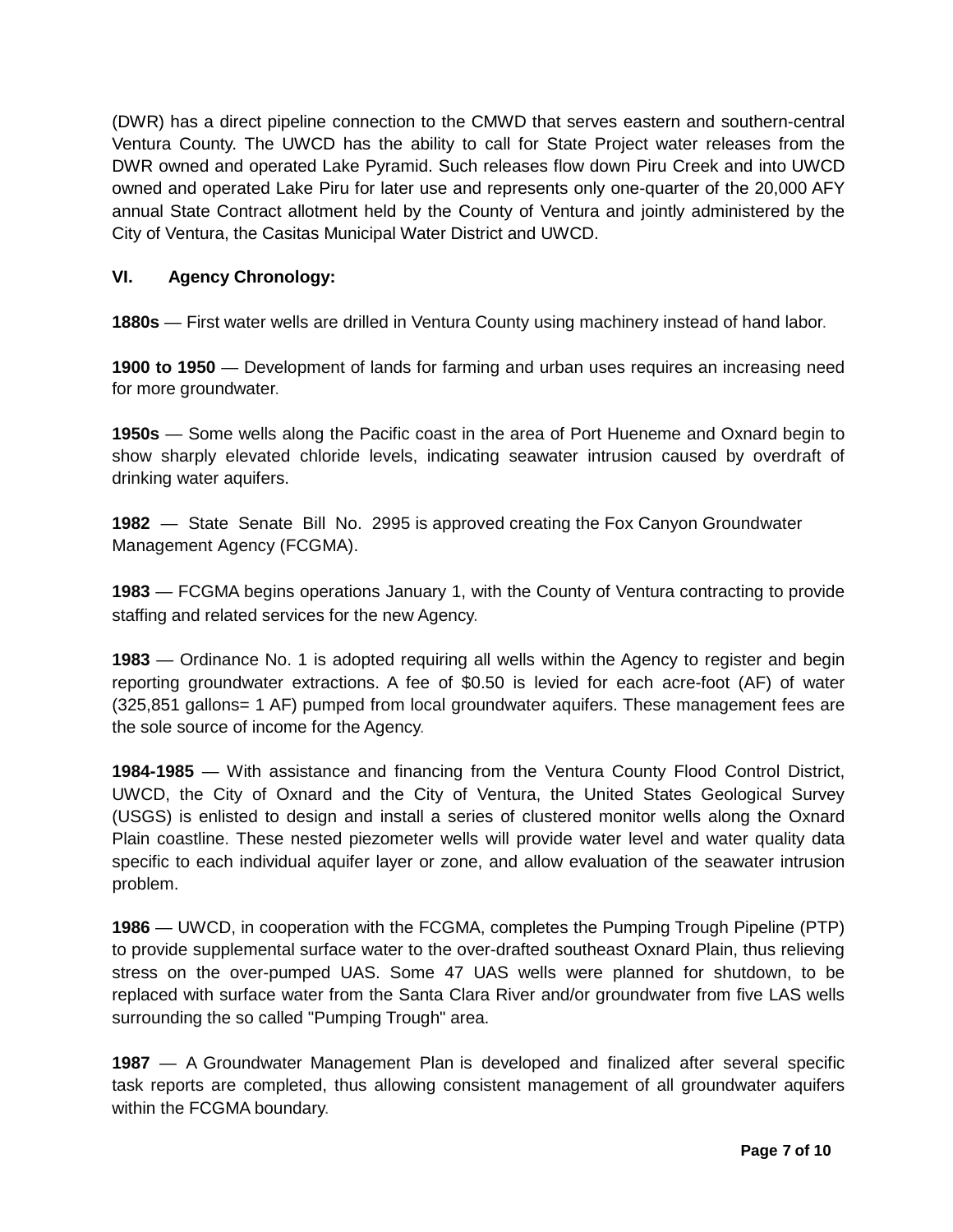**1987** — Ordinance No. 3 is adopted requiring flowmeters on all wells that extract more than 50 AF of groundwater per year. This ordinance was later changed to drop the 50 AF limit, and thus to require meters on all wells except for domestic-only use wells.

**1987** — Ordinance No. 4, called the "Las Posas Basin Groundwater Extraction Prohibition Ordinance," is implemented to protect the aquifer outcrop areas and to require permits for any wells planned in the Las Posas Valley. It also prevents uncontrolled expansion of groundwater extractions and protects groundwater quality in the east, west and south Las Posas basins.

**1989** — The FCGMA enters into a joint contract with the Calleguas Municipal Water District (CMWD) and the UWCD to fund a Regional Aquifer System Analysis (RASA Study) performed by the USGS. A five to six years effort with field work, computer modeling and analysis, to better understand the subsurface hydrology.

1**990** — Ordinance No. 5 establishes a system of scheduled extraction reductions, allowed for the use of historical, baseline and agricultural efficiency allocations and established a credit system to encourage cutbacks in pumping, or a penalty system for over pumping beyond the established annual allocation. This ordinance has been modified over time to improve or define water management plans and methods.

**1991** — UWCD completes the Vern Freeman Diversion on the Santa Clara River to allow surface water withdrawals. This structure included the only then operational fish ladder in Ventura County.

**1992** — The FCGMA contracts with Peek Electronics, Inc. to install and maintain seven CIMIStype weather stations throughout the Agency to help farmers plan, manage and improve irrigation.

**1996** — The FCGMA joins with UWCD and the CMWD to jointly fund a computer modeling study proposed by the USGS using data gathered from the RASA study in 1989. The RASA study evaluated the interactions and geohydrology of the surface water and groundwater basins within the southern half of Ventura County. Findings from the modeling runs were used for future long-range planning, and to help develop a new FCGMA Management Plan.

**1997** — The FCGMA is awarded an EPA Wellhead Protection Grant to initiate a systematic destruction of abandoned wells to help improve groundwater quality within the broad Oxnard Plain area of Ventura County.

**1998** — The FCGMA hires a geotechnical consulting firm to examine water uses in greenhouse and cut-flower operations. Data gained from this study helps verify and/or establish future water management plans relating to intense or conjunctive land use practices and water recycling methods.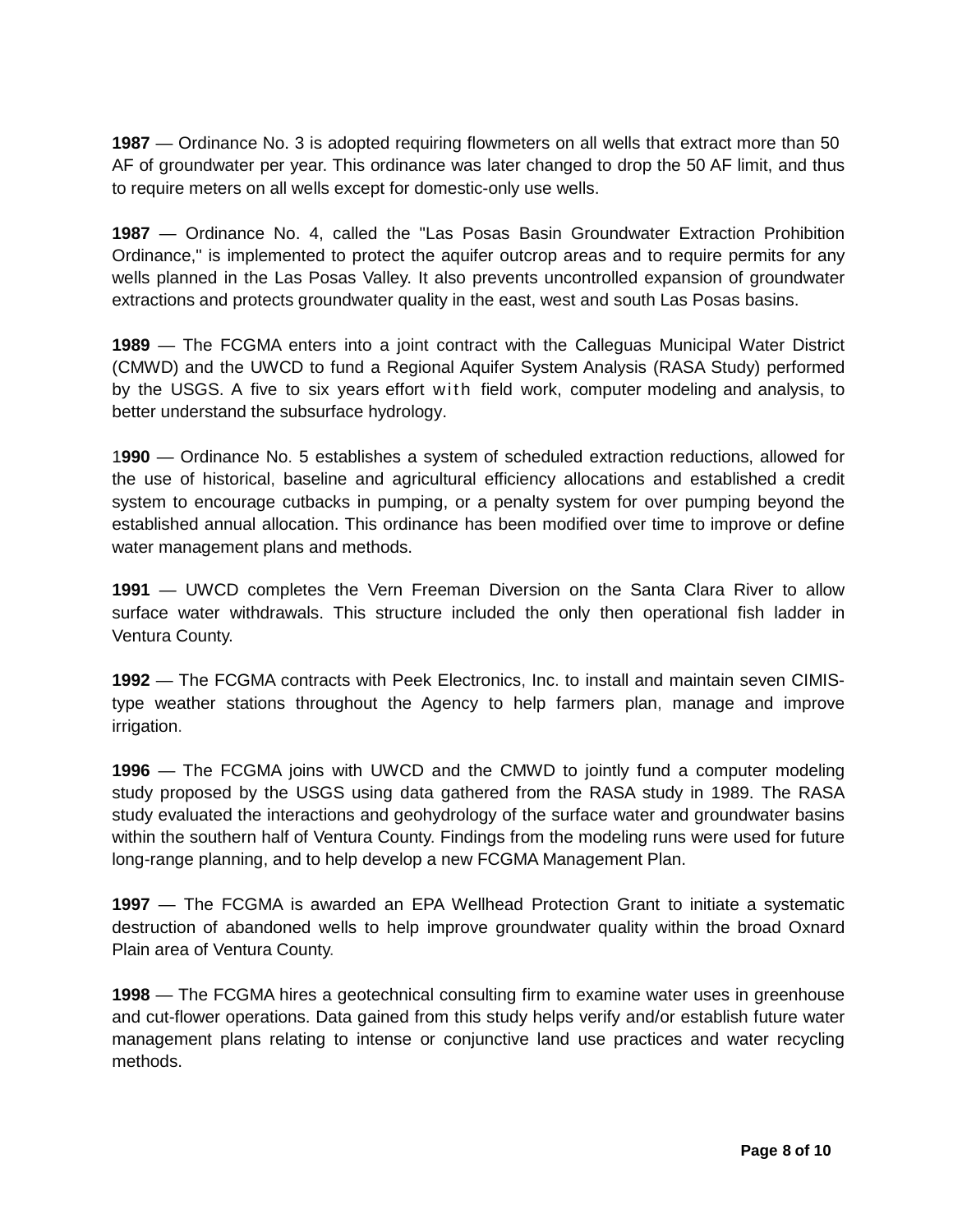**1998** — A consultant jointly hired by the FCGMA and CMWD performs a computer modeling study on chloride effects within the Calleguas Creek drainage basin as part of a larger look at water quality within the Agency.

**2000** — The FCGMA finishes the Federal 319(h) Clean Water Act Wellhead Protection Grant on time and under budget by completing destruction of 44 old abandoned wells within the Oxnard Plain Pressure Basin.

**2001** — A new round of abandoned well destructions begins using donated funds from other contributors, and supplemental funds from the FCGMA. Prior experience gained under the Federal Grant program is incorporated into this recent water quality improvement.

**2002** — Previous FCGMA ordinances are combined into a single Ordinance No. 8.0 along with needed updates and modifications to various management strategies.

**2003** — The FCGMA Board of Directors initiates the annual John K. Flynn Award to honor individuals or entities that have contributed to good groundwater stewardship and/or dedication to preserving water resources. The FCGMA computer database is re-designed for quicker access to information, better handling of well user data and more accurate cost accounting.

**2004** — All County Water Resources Division personnel along with the FCGMA staff are transferred from the former Water Resources and Development Department to the newly reorganized County of Ventura Watershed Protection District (formerly the Flood Control District). The new management umbrella opens up lots of possibilities and improvements in accounting, funding and office resources to both the Groundwater Division staff and FCGMA staff.

**2005 —** First annual report is produced. The purpose of the annual report is to present a synopsis of the Agency's technical, administrative and financial groundwater management activities.

**2006 —** Resolution No. 2006-01 is adopted relating to the requirement for accuracy testing of flowmeters pursuant to Chapter 3.0 of Ordinance No. 8.1.

**2007 —** Resolution No. 2007-01 is adopted providing an update to the FCGMA Groundwater Management Plan.

**2008 —** Resolution No. 2008-03 establishes an additional 5% reduction in historical extraction allocations within the boundaries of the Agency (effective January 1, 2009), and authorizes the establishment of an alternative water supply project certification project in lieu thereof.

**2009 —** Emergency Ordinance D is adopted, imposing a temporary moratorium on construction of new wells and provides an upper limitation to efficiency extraction allocation within the west, east and south Las Posas groundwater basins pending development of a basin- specific management plan.